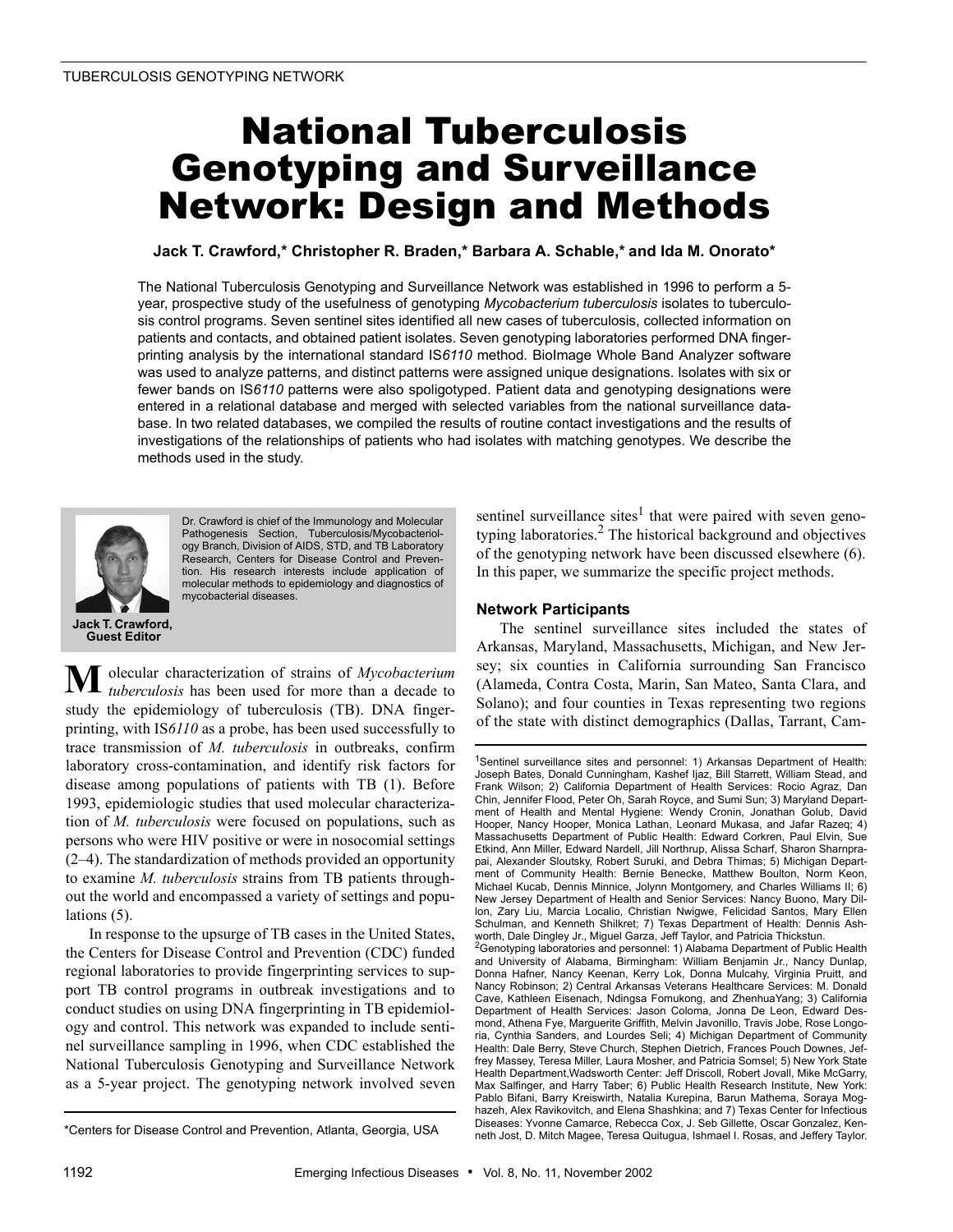eron, and Hidalgo) (Figure). State departments of health TBcontrol programs conducted the project activities for each site. The seven laboratories provided DNA fingerprint analyses of *M. tuberculosis* isolates for their sentinel surveillance sites. In addition, genotyping network laboratories were assigned regions for which they provided genotype analysis of *M. tuberculosis* isolates in support of investigations by state departments of health. These isolates and associated patients were not included in the network databases. Regions were delineated on the basis of the approximate number of patients with TB in the regions; regions did not follow the boundaries of the U.S. Public Health Service Regions.

#### **Case Finding and Isolate Collection**

Sources of information to identify TB cases within surveillance sites included hospital and clinic records from all facilities serving patients in the area, records of laboratories performing mycobacteriology services, hospital ICD-9CM discharge codes for TB, pharmacy records for prescriptions of anti-TB drugs, medical examiners' or coroners' records, death certificates, and AIDS surveillance reports that listed a diagnosis of TB. Culture-positive, verified TB cases reported from January 1996 through December 2000 for national TB surveillance to CDC (reported on the Report of a Verified Case of Tuberculosis) were included as sentinel surveillance cases. Patients with recurrent TB occurring >1 year after completion of therapy are considered new case-patients; a small number of such cases were included. Patients later identified as residing outside of the surveillance area and those with positive cultures as the result of laboratory cross-contamination were excluded.

Every effort was made to acquire an isolate from each study patient. This task was difficult because many clinical samples were sent for culturing to laboratories other than the state public health laboratory, including hospital and commercial laboratories, some out of state. Isolates identified as *M. tuberculosis* complex, i.e., *M. tuberculosis*, *M. bovis,* and *M. africanum,* were included in the study. Isolates were sent to the assigned genotyping laboratory for typing. Stocks of all isolates were maintained at  $-70^{\circ}$ C, and all isolates were transferred to CDC for long-term storage and future studies.

#### **Laboratory Protocols**

All National Tuberculosis Genotyping and Surveillance Network laboratories used standardized protocols. Isolates were typed by the international standard IS*6110* method, i.e., digestion of DNA with endonuclease *Pvu*II and hybridization with a probe containing the right end of IS*6110* (5). Growth was harvested directly from Lowenstein-Jensen slants, or isolates were subcultured in Middlebrook 7H9 broth. Cell suspensions were heat-killed before DNA was extracted. DNA was digested with *Pvu*II and run on a 20-cm, 1% agarose gel without ethidium bromide. Electrophoresis was conducted at 100 V for a short time to allow the DNA to enter the gel and then overnight at lower voltage until the dye front had run



Figure. Map showing locations of the sentinel surveillance sites in the National Tuberculosis Genotyping and Surveillance Network, United **States** 

approximately 17 cm. An external size standard was run in wells 1, 10, and 20 on a 20-well gel. The gel was stained with ethidium bromide and photographed on a UV transilluminator to check for quality, including complete digestion of the DNA samples, degradation of DNA, and uneven running or smiling of the gel. Gels were blotted and hybridized in the standard fashion with chemiluminescent probes (ECL kit, Amersham Biosciences, Piscataway, NJ) and x-ray film, with the exception of one laboratory that used  $32P$ -labeled probes and a phosphoimager to generate direct digital images.

Two different size standards were used. Initially, total genomic DNA from *M. tuberculosis* strain 2650, provided by the genotyping laboratory at the Public Health Research Institute, New York, was used. This standard was replaced by a recombinant size standard prepared at CDC; this standard contains 25 fragments of known sequences, ranging in size from 700 to 15,000 bp. All fragments contain at least one copy of a 500-bp segment of the right side of IS*6110* and are detected by the IS*6110* probe. When the recombinant standard was available, the sizes of the fragments in the original 2650 standard were determined relative to the new standard, and these sizes were used to reanalyze all of the prior images containing the 2650 standard.

#### **Computer-Assisted Pattern Analysis**

IS*6110* patterns were scanned and then analyzed by regional laboratory personnel by using BioImage Whole Band Analyzer software, version 3.4 (BioImage, Ann Arbor, MI), a UNIX-based program run on Sun workstations (Sun Microsystems, Inc., Santa Clara, CA). This version of the software included enhancements developed specifically for the TB genotyping network. The software performed automatic band identification, but each image was visually evaluated and edited, as needed. The greatest difficulty was deciding if bands of greater than average width or intensity represented single or multiple fragments. The protocol called for assigning multiple bands only when separate bands were clearly evident, which often required observation of multiple exposures of the original films. Bands with lower than average intensity were counted only if the peak height in the scanned image was at least two thirds that of adjacent bands. The logarithmic scale method was used to size bands.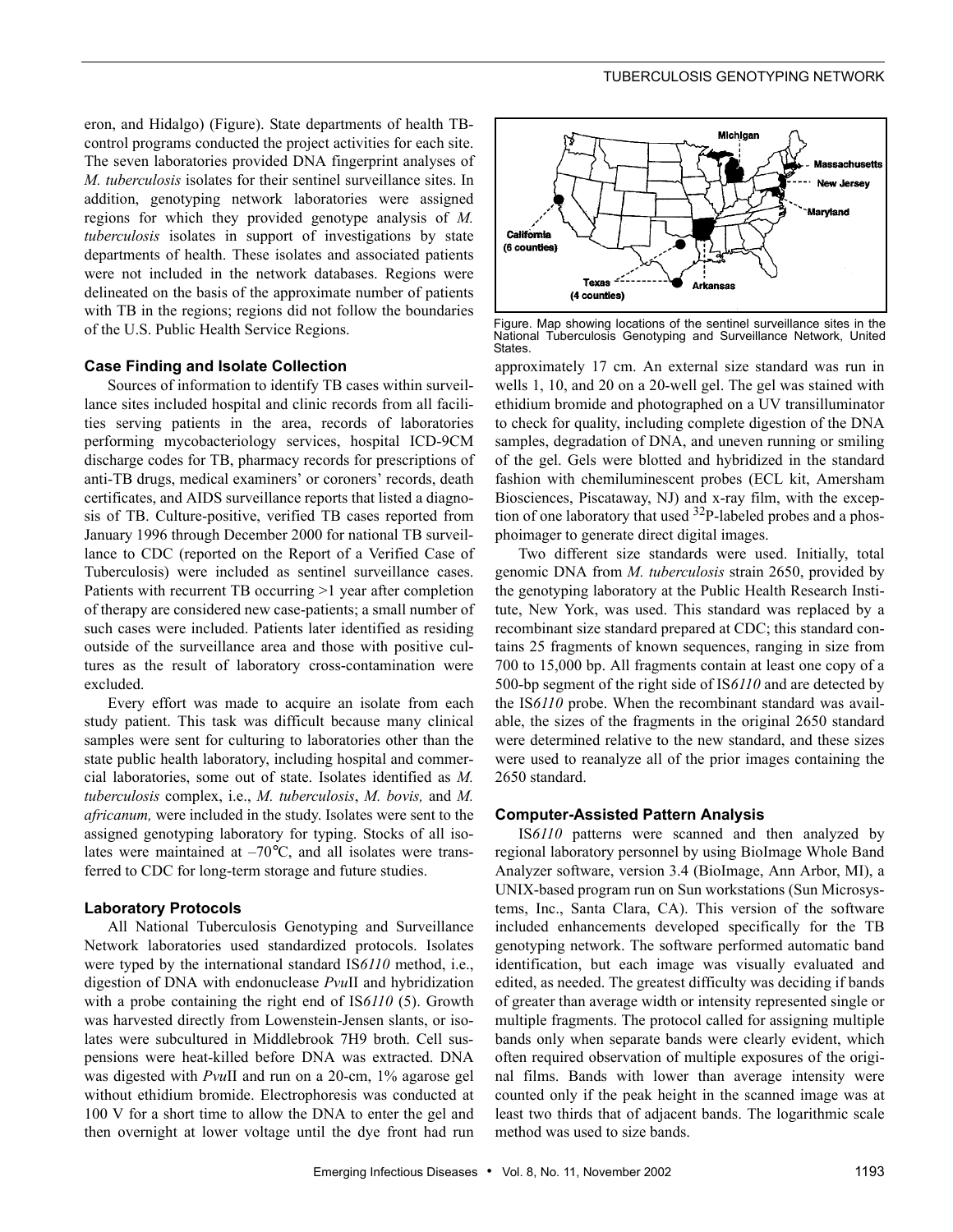#### TUBERCULOSIS GENOTYPING NETWORK

For pattern matching, BioImage software used the Jaccard coefficient of similarity between two patterns, A and B (100 x number of matched bands [number of bands in A + number of bands in B – number of matched bands]). Pairs of patterns were compared for matching bands by a deviation of  $\pm 2.5\%$ for molecular weight (not distance migrated). All matches were verified by visual comparisons. Only patterns that were identical, i.e., had the same number of bands of the same sizes (±2.5%), were given the same designation.

Each regional laboratory maintained a database of fingerprint patterns for all isolates from the laboratory's sentinel site. New patterns were submitted to CDC for assignment of a genotyping network database designation. Any subsequent isolates with the identical fingerprint pattern were assigned the same designation and were not submitted to CDC. Files of single gel lanes were transmitted to a secure site at CDC. These files contained the original scanned image and the data file of calculated band sizes. In these images, bands included in the analysis were highlighted, and the locations of the bands in the standard were indicated. The database manager examined the images to determine if they were of acceptable quality but did not make changes in the submitted files. Apparent discrepancies were referred to the submitting laboratory for resolution, and the final decision about band identification rested with the laboratory that performed the analysis and had the original films. Submitted patterns were compared to the patterns in the existing TB genotyping network database by using the parameters described above. New patterns were added to the database and assigned consecutive 5-digit designations. When a submitted pattern matched a pattern already in the database, the submitted pattern was reported back with the existing designation. Thus, the TB genotyping network fingerprint database contained single examples of all distinct patterns from all seven regional laboratories during the 5-year study period. The designation 00000 was assigned to isolates having zero copies of IS*6110*, i.e., gave no bands. Some patterns were dropped from the study, e.g., if the isolate was the result of cross-contamination or the patient was from outside the study area. These designations were not reused; therefore, the total number of patterns (6,128) in the final database is lower than the highest designation (pattern 07193).

#### **Secondary Typing**

During the early part of the study, polymorphic GC-rich sequence (PGRS) typing, also referred to as pTBN12 (7), was used for secondary typing. However, this method was difficult to standardize, and spoligotyping (spacer oligotyping) was used for secondary typing (8). Isolates with six or fewer bands on IS*6110* typing, including most isolates that had been typed previously by using PGRS, were spoligotyped by using a standard method (9). The spoligotypes were recorded by using a 15-digit octal code to represent the binary result for the 43 spacers (10). Briefly, the 43-digit binary result, representing the 43 spacers (where 1=positive, 0=negative), was divided into 14 sets of 3 digits (spacers 1–42) plus 1 additional digit

(spacer 43). Each 3-digit set was converted to octal code (000=0, 001=1, 010=2, 011=3, 100=4, 101=5, 110=6, and 111=7) with the final digit remaining either 1 or 0. This scheme yielded a 15-digit octal designation. To simplify database entries, the CDC database manager assigned consecutive arbitrary 4-digit designations to the octal designations.

#### **Quality Assurance**

Several sets of isolates were prepared at CDC and distributed to the typing laboratories for fingerprinting and analysis. Their results and results of typing at CDC were analyzed to determine reproducibility. Because such challenge sets may receive special handling, a second approach was used in the final 3 years of the project. For each laboratory, the database manager selected IS*6110* patterns at random from those previously submitted by that laboratory to the CDC database. The corresponding isolates, 10 per year per laboratory, were sent to CDC for typing, and results were compared to prior patterns.

#### **Epidemiologic Databases**

Sentinel surveillance sites each maintained a database of their patients and patient isolate genotype designations in Epi-Info 6.04d software (case file) (11). Patients were identified by their state surveillance case numbers. Complete files from each sentinel site were transmitted to CDC on a bimonthly basis and concatenated. These data were merged with select variables from the national TB surveillance database (SURVS-TB and TIMS) in an SAS dataset (SAS Institute, Inc., Cary, NC).

For each sentinel surveillance patient, data were collected concerning any TB case-patients identified as epidemiologically related through routine contact investigations conducted as part of TB-control programs. Epidemiologic connections were defined as direct exposure to an infectious TB patient (e.g., named contacts) or a circumstance in which patients were in the same location at the same time (e.g., the same jail). Related cases identified though routine contact investigations were included in the study if they had been diagnosed on or after January 1, 1990. Data collected for each related casepatient included the following: direction of transmission (source, secondary); type of relationship (household, nonhousehold relatives or friends, co-worker, common source); type of setting of exposure (e.g., correctional facility, school or day-care center, co-worker, emergency shelter, group quarters, hospital, nursing home, other long-term care facility); and date that the epidemiologic relationship was discovered. Information for each related case identified through routine contact investigation was entered into a supplemental Epi-Info file, which was also routinely submitted to CDC. This database was merged with the case file data in an SAS dataset.

#### **Genotype Cluster Investigation**

Case-patients with isolates demonstrating indistinguishable genotypes, i.e., the same IS*6110*-pattern designation for isolates with more than six IS*6110* bands or the same IS*6110*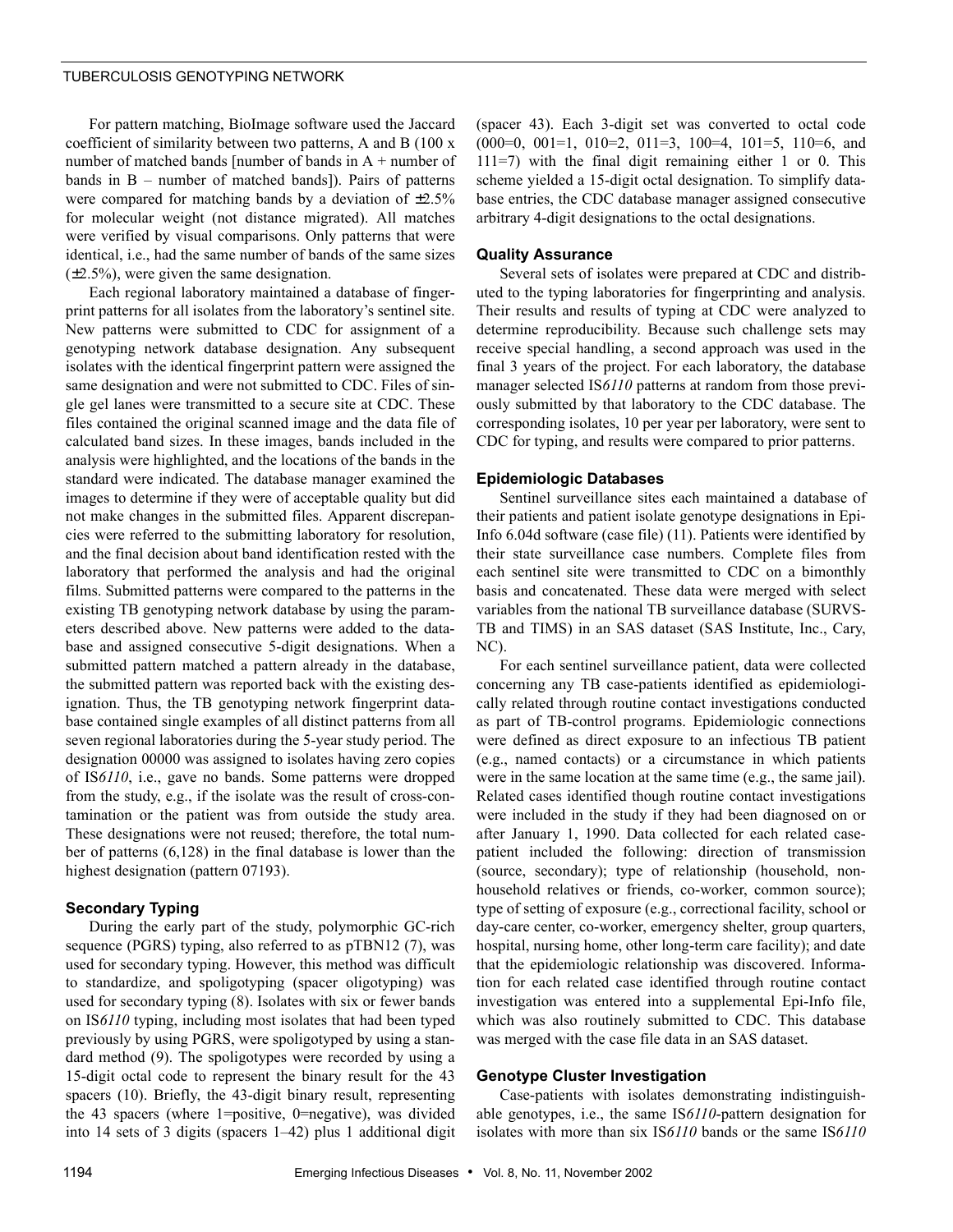pattern and spoligotype for isolates with six or fewer IS*6110* bands, were defined as genotype clusters. All cases in clusters required review of epidemiologic information obtained from contact investigations before isolate genotyping to determine known epidemiologic connections. If one or more patients in a cluster had no known epidemiologic connections with others in the cluster, a cluster investigation was initiated. Patients participated with informed consent. Cluster investigations were conducted prospectively from January 1, 1998, to December 31, 2000. Data from medical record reviews and interviews with the patients were collected by using standardized forms. Information collected from interviews included demographics, TB medical history, any TB exposures, and at least a 2-year history for residence and social, work, and recreational activities. Information collected from medical records and interviews was compared for patients in each cluster to identify epidemiologic connections. The results of cluster investigations were entered into a third Epi-Info file. This file also contained related positive skin-test results, date of initial skin tests, direction of transmission, types of relationships, exposure settings, start dates of likely exposure, and information used to identify relationships (record review, routine interview, contact investigation, and isolate genotyping information). Data were submitted to CDC and converted into an SAS dataset for future analyses.

#### **Weaknesses in Study Design**

From the beginning of the project, we recognized that compiling results from multiple laboratories would be challenging because of the variability in the IS*6110* fingerprinting method. However, assigning a designation to the IS*6110* pattern for each isolate was necessary to allow entry of the result into the epidemiologic database. Two flaws in the design of the national fingerprint database were identified during the project; both primarily affected the analysis of isolates with low-copy numbers for IS*6110.* The first flaw arose from the computer algorithm for pattern matching. A newly submitted pattern (B) was considered distinct from an existing pattern (A) if any band in the pattern differed by more than the allowed 2.5% variation in size. However, a third pattern with a band of intermediate size can match both A and B. Thus, the software could identify a set of patterns that matched at 100%, even though some individual pairs within the set did not match. The second flaw was procedural. When a laboratory submitted a pattern that matched one already in the database, the existing designation was reported back to that laboratory. In such situations, the submitted image became the reference in that laboratory's database for that pattern designation. In retrospect, we realize that more consistent results would have been obtained if we had transmitted the prototype image from the national database to the regional laboratories so that everyone would have been using the same patterns for matching, i.e., the same set of band sizes.

Quality assurance results (12) highlighted the need for experienced judgment in evaluating and editing patterns and matching results. In addition, isolates with few copies of IS*6110* and common spoligotypes may not be well discriminated with these genotyping methods. The subjective nature of genotype interpretation and lack of specificity for some isolates may have resulted in some patients being misclassified as clustered or not.

Determination of epidemiologic connections based on routine contact investigations was problematic. Methods used by different jurisdictions varied considerably, as did the completeness of contact investigations. Therefore, interpretation and comparison of the proportion of cases with epidemiologic connections established by contact investigations among the sentinel sites should be done with caution. Genotype cluster investigations proved particularly difficult in several situations. Though cluster investigations were conducted prospectively, some genotype results were delayed for prolonged periods. Patients who had completed therapy were often difficult to locate for interviews. Delay in identifying clusters also occurred when a prolonged period had elapsed between diagnoses and cultures of patient specimens; delays also varied among the sites. The success of identifying epidemiologic links among clustered patients in these circumstances was limited.

#### **Acknowledgments**

We thank Charles Woodley and Lauren Cowan for their invaluable laboratory support and Ken Castro, Harold Jaffe, and Thomas Shinnick for their scientific guidance.

#### **References**

- 1. Small PM, van Embden JDA. Molecular epidemiology of tuberculosis. In: Bloom B, editor. Tuberculosis: pathogenesis, protection, and control. Washington: American Society for Microbiology; 1994. p. 569–82.
- 2. Edlin BR, Tokars JI, Grieco MH, Crawford JT, Williams EM, Sordillo KR, et al. An outbreak of multi-drug resistant tuberculosis among hospitalized patients with the acquired immunodeficiency syndrome. N Engl J Med 1992;326:1514–21.
- 3. Pearson ML, Jereb JA, Freiden TR, Crawford JT, Davis BJ, Dooley SW, et al. Nosocomial transmission of multi-drug resistant *Mycobacterium tuberculosis*: a risk to patients and healthcare workers. Ann Intern Med 1992;117:191–6.
- 4. Beck-Sague C, Dooley SW, Hutton MD, Otten J, Breeden A, Crawford JT, et al. Hospital outbreak of multi-drug resistant *Mycobacterium tuberculosis* infections: factors in transmission to staff and HIV-infected patients. JAMA 1992;268:1280–6.
- 5. van Embden JDA, Cave MD, Crawford JT, Dale JW, Eisenach KD, Gicquel B, et al. Strain identification of *Mycobacterium tuberculosis* by DNA fingerprinting: recommendations for a standardized methodology. J Clin Microbiol 1993;31:406–9.
- 6. Castro KG, Jaffe HW. Rationale and methods for the National Tuberculosis Genotyping and Surveillance network. Emerg Infect Dis 2002; 8;1188–91.
- 7. Ross BC, Raios K, Jackson K, Dwyer B. Molecular cloning of a highly repeated DNA element from *M. tuberculosis* and its use as an epidemiological tool. J Clin Microbiol 1992;30:942–6.
- 8. Kamerbeek J, Schouls L, Kolk A, van Agterveld D, van Soolingen D, Kuijpers S, et al. Simultaneous detection and strain differentiation of *Mycobacterium tuberculosis* for diagnosis and epidemiology. J Clin Microbiol 1997;35:907–14.